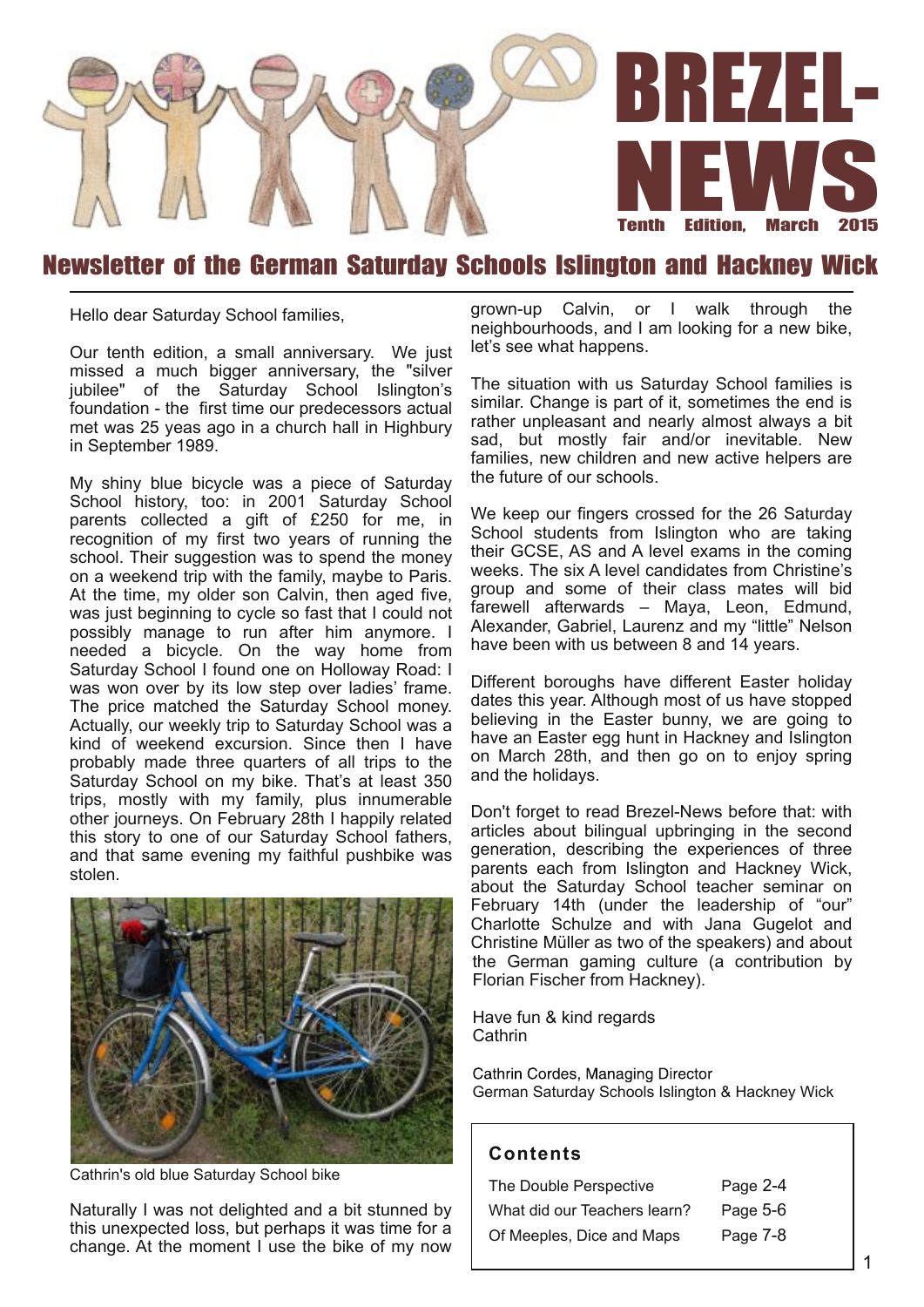### **The Double Perspective Bilingual Education in the Second Generation**

All Saturday School families know the challenges of bringing up our children bilingually. But what about those who were already brought up bilingually themselves and have perhaps never even lived in a German-speaking country? Six of our Saturday School parents from Islington and Hackney Wick shared their own experiences and explain why and how they try to pass on the German language to their own children.

Jake Hoban, whose older daughter Stella attends the Saturday School in Hackney, is a "typical" Londoner with a German mother and an American father. "My mother always spoke German to us. She loved poems which she recited to us and ballads which she sang to us. Twice a year we visited Lower Saxony to visit my Grandma. She was a gardener and on her land you could run around and play with bows and arrows, and a greenhouse where she used to hide Easter eggs for us. That was wonderful for us as young children."



A new German experience for Jake in Hackney: his daughters Stella and Marianne at the lantern walk with their grandmother

Jake is "endlessly grateful to my mother for consistently speaking German with us, especially at a time where she was frequently advised not to do so. That's why it has been so important to me to speak German with my children from the very beginning – if you can do something as great as that for them, you really should! My daughters (aged seven and three) mostly speak English, even with me. In the beginning that used to bother me, but now I believe that you have to be a little more relaxed about it. The most important thing is that I speak German with them and that they understand me. What really helps is my mother – the fact that someone else besides me speaks German. As far as Saturday School is concerned, it is important to me that it is fun."

Only after starting Saturday School Jake realised that during his own upbringing he only experienced a small part of German culture. For example, he never experienced Carnival and lantern walks himself, "partly because of the time of year in which we usually visited Germany." Does Jake find it hard to consistently speak German? "On the one hand no – I just got used to it. On the other hand it is a lonely task, as besides me only my mother does it, and also because there is no one to correct my occasional mistakes."

Libby Fogg, teacher of the eldest class in Hackney Wick, grew up in Scotland with a German mother and an English father. Her daughters, Marianne and Sophie, both attended Saturday School in Islington. "My mother tried to speak German with us but eventually gave up. At some point she simply couldn't be bothered anymore. My mother belonged to a generation that distanced itself from Germany, a generation that felt embarrassed about speaking German in public. I learnt German in the holidays: Every year we spent a month in Germany. There I spent a lot of time with German children. As a child I developed a passion for German. At home I read a lot and learnt poems. My English father who also spoke perfect German helped me with the German grammar. I think I inherited his enthusiasm and passion for the German language.

Libby and her daughters mostly use English in their everyday communication: "I wanted them to speak German, too, but we rarely talk to each other in German, as it doesn't feel natural. But I read to them a lot. We used to learn poems, for example. Together, we all learnt Goethe's Prometheus by heart. My daughter Marianne took German A-Level and she did very well. They are both very motivated, enjoy German and can communicate well with relatives. I am happy that they have learnt it."



Libby while teaching her class in Hackney

Richard Thadchanamoorthy's earliest experiences with German are similar to Libby's. Richard, who comes to the Islington school with his sons Benjamin, ten, and Oscar, seven, grew up in England. His father is from Sri Lanka. "My mother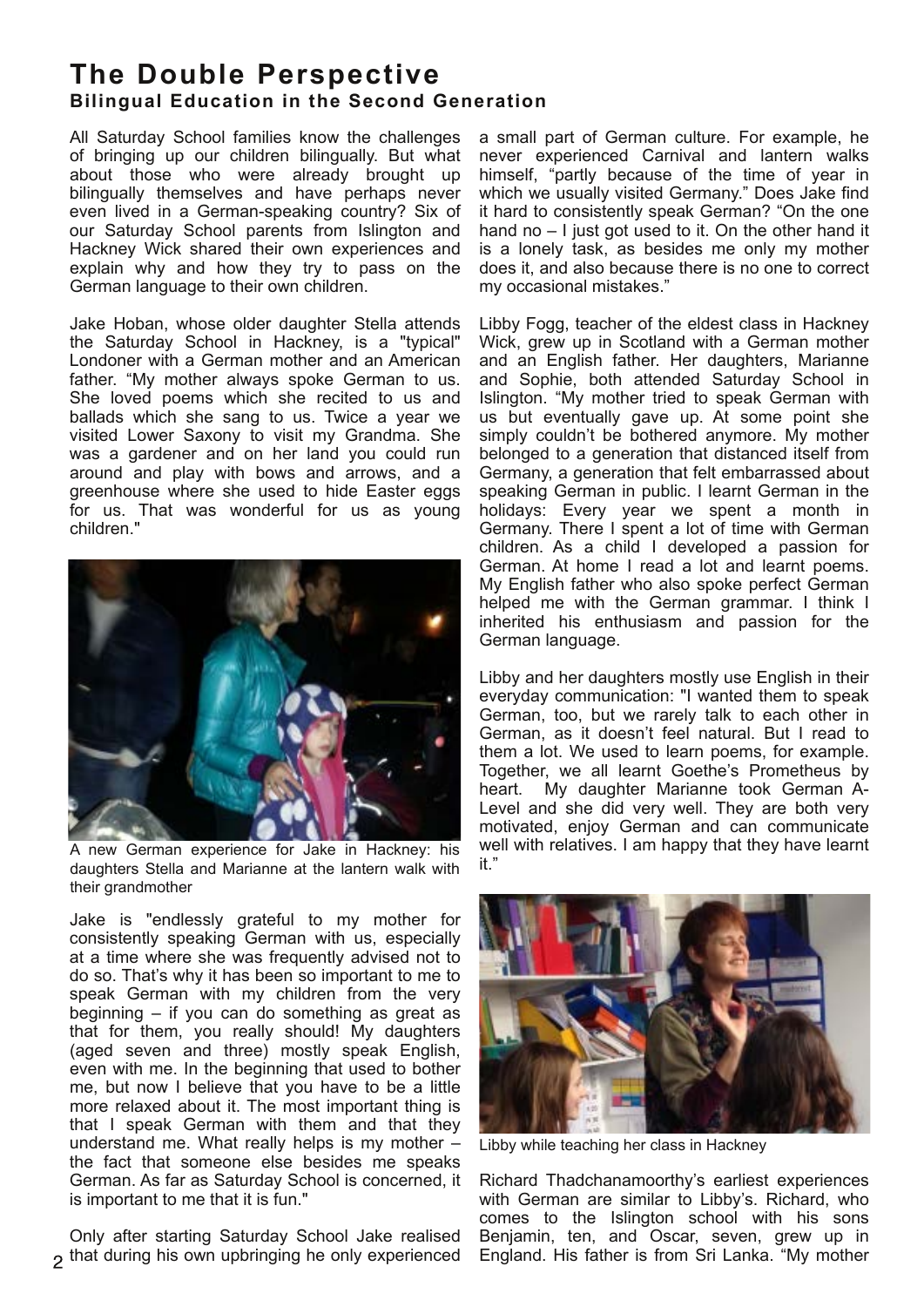only spoke English with us. She came to England in the 50s and thought it was better if we didn't stand out too much. Therefore we didn't speak German together. When I was 15 I finally tried to learn German, with my mother's help. At school I had not been permitted as my French grades were not good enough. My German only really took off when I was 18 and went interrailing with a German textbook in my luggage and taught myself German. After that I took a German GCSE – on my own initiative - and passed with a C. Later, when I was a police officer, I took evening classes in German and English and sat my A-Levels. I went on to study German and Italian and for eight years worked as a language teacher for German and Italian. I have always known that if I was to have children that I was going to teach them German.



Corinna and her brother in the Piazza outside Milan **Cathedral** 

Richard explains that they did not have much contact with their German relatives. "Especially the older generation was not very welcoming towards us as my mother had married a Sri Lankan man. That was not so nice. Despite that I have always wanted to learn German. My children have never been to Germany yet. But this year we are going on our first holiday in Germany together. I have made contact with some of my younger cousins. It has been hard for my children to learn German as they can only speak it with me. They do see my mother regularly but she finds it unnatural to speak German with my children. In the early years I very intensively and consistently spoke German with the them. But I had complaints, for example from my wife's parents. They did not want me to always speak German with the children. So I started to speak English more and more. But I try as much as possible to stick with German. It really is a great challenge to motivate the children to speak German. I have even resorted to offering them £1 as a reward for speaking German for the whole Sunday."

Corinna Ferros was born in England, has a German mother and an English father. Her daughter Althea, six, attends the Islington School, and her two older sons also speak German well. "For the first five years of my life, my mother was very consistent," says Corinna. "My English aunt

encouraged her to always speak German with us. It was quite hard for her because we lived in a totally English environment." When Corinna was five, the family moved to Milan in Italy for five years. "In Milan I went to an English school," says Corinna. "I think it helped my German because we only spoke English and German at home, and both languages were equal in our family. I heard Italian on TV, for example, and from the children I played with. The other reason, why Italy was good for my German is the fact that we had a house on Lake Garda. Lots of Germans went there for their holidays and we met many German families there and made good friends. I learnt a lot of German there and also learnt a lot about the country and the people.

"I probably find it easier to bring my children up bilingual than some Germans: Firstly, I simply copy what my parents did and do exactly what they did with us. Secondly, my children hear me speak German quite loudly. Because I am also English, I can be openly German. I sometimes even exaggerate the German part a little. I don't feel embarrassed. Others may feel embarrassed to speak German in public. I am proud to be both German and English." Corinna also finds it interesting how she is seen by others. "As soon as people know that I have two nationalities, English people see me as German and Germans see me as English."

For Corinna and her children it is a matter of course to speak German together: "I would never speak English with my children. My German grammar is not always perfect, but I think it is better to get it right 90 % of the time but to have a good accent. I have given up on many other good intentions: my children watch TV, play video games and don't always eat healthy food. But with one thing we have persevered: speaking German together."



Eric's grandparents of German origin with their children in Rio: Hans Heinrich Brücher was born in Lisbon and Luisa Carlota von Lassperg in Brazil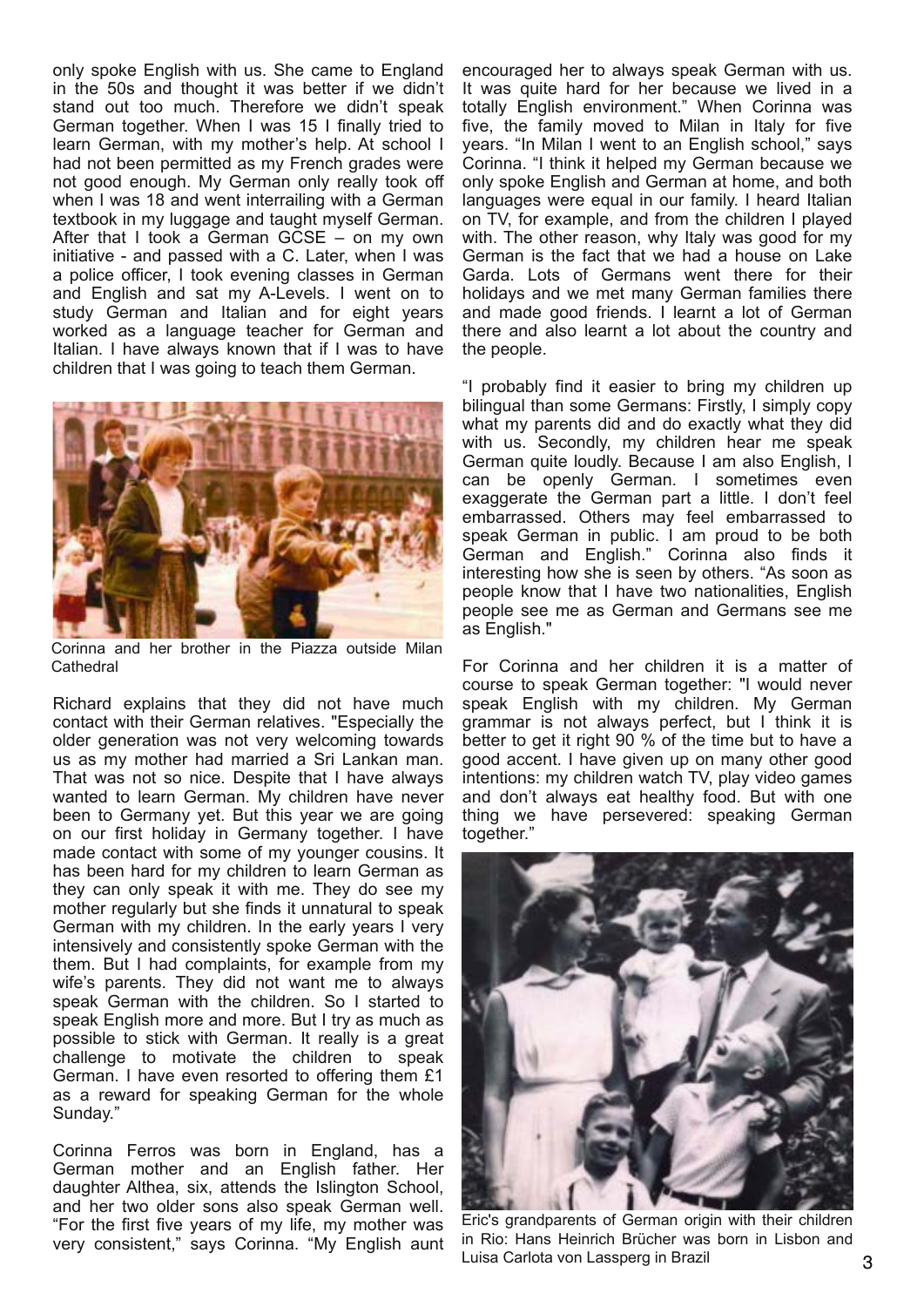Eric Camara, whose children Marina, ten, and Mark, six, are in Hackney Wick, grew up in Brazil. "I lived in Rio and in the South of Brazil, where a wave of Germans immigrated in the 19th century. From 14 I attended the German School in Rio and took my German A levels (Abitur). Although my mother tongue is Portuguese, my first language was German, at least according to my mother who always spoke German with me, the same as my grandparents did with her. My grandfather was Portuguese: He came from a German family, but was born and grew up in Portugal and my grandmother grew up in a family of German origin in Brazil. We had many friends of German descent.



Saturday School students Marina and Marc visiting Rio

Eric's motivation for raising his children bilingually is the continuation of a family tradition. He does not have a German passport and apart from participating in a student exchange programme to Mainz for four months at the age of 11, he only spent a short time living in Berlin as an adult. "All my life I have been speaking German. All that effort would have been in vain if I did not pass on the language. Also, it is obviously an advantage for my children to speak another language."

Eric's children speak fluent German and Portuguese because their parents are very disciplined. "We have always taken care not to mix the languages and we do not let the children mix either. Now we can see that it has paid off. Our children speak better German than some children with two German parents. They also speak very good Portuguese. When the four of us are sitting at the table, the conversations always take place in two languages. It works because everyone understands both languages. Another rule is that we never speak English at home."

Our teacher in Islington, Yasmine Burnett, also grew up with three languages: English, German and Bengali. "My parents met in London and spoke English together. We lived in Dhaka (then East Pakistan, today Bangladesh). With the neighbourhood children, my father's family, my friends and my nanny I spoke Bengali. My mother read German fairy tales to us, taught us German songs and poems and played music by Peter Alexander or Hildegard Knef on our expensive Grundig tape recorder. At the Germany Embassy, where my mother worked, there were German events. I can vividly remember my first puppet show. At the age of five I visited Germany for the first time and I soon fell in love with the country and my German family. We stayed for six months and in that time I managed to improve and consolidate my knowledge of German. Christmas in Germany was magical and we felt comfortable and at ease. I am convinced that this helped us to "feel at ease" with the language. It was a strong foundation we could build on."

Back in Dhaka they faced turbulent times after the civil war between the then East and West Pakistan erupted in 1970: "I was 10 years old when we had to leave our home. We fled to Germany, and later moved to London, where my two daughters, Manon and Cosima grew up as well. When Manon was three, she started at the Saturday School in Islington. Both my daughters, who are now 18 and 25, spent many years at Saturday School and still have contact with friends from their Saturday School circle. Manon even went on to study German in London – just like me. She spent her third year in Fürth, near Nürnberg, where she worked as a language assistant. Unfortunately, Cosima has little contact with Germany, but like Manon she is proud of her German background and identity."

The various stories of our bilingual parents come to the same conclusion - all of them seem content that they have learned the German language, and they are so convinced about the advantages of multilingualism that they have chosen bilingual education for their own children. The difficulties they experience in raising their children bilingually are often similar from those of other Saturday School families. But the question of identity is even more complex and perhaps they have to go to even greater lengths to create an emotional bond between their children and the German language.

#### by Martina Köpcke



Summer 1965: Yasmine's first visit to Germany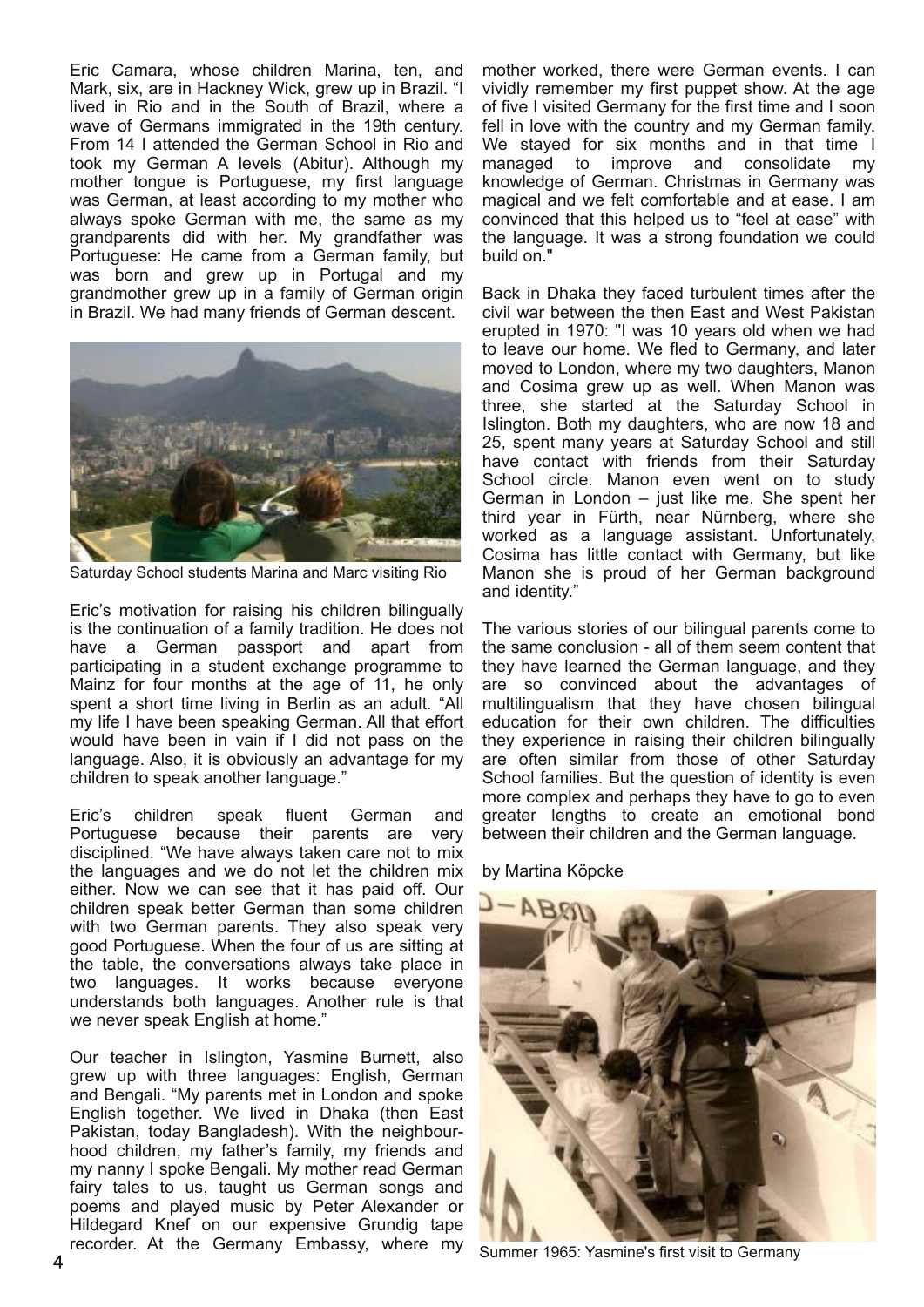### **What did our Teachers learn? Workshop for Saturday School Teachers**

On February 14th our Saturday School students were on holiday. Nevertheless our teachers Inka, Jana and Libby from Hackney Wick and Barbara, Caroline, Christine, Yasmine, Gabi, Charlotte, Karin und Martina from Islington were tirelessly on the go on behalf of Saturday School business. Under the direction of Charlotte Schulze, longstanding teacher in Islington and VDSS-Chairwoman since last summer, the annual teacher seminar of the VDSS took place. The VDSS (Association of German Speaking Saturday Schools) is the umbrella organisation of our Saturday Schools in Great Britain. This year, 50 teachers from 15 Saturday Schools took part, and even "Allemann Fun" from Edinburgh was represented.

Charlotte: "We were particularly pleased to have had so many schools from all regions. Also, this year's training programme was sponsored by the German Embassy, the Swiss Embassy and the Austrian Cultural Forum, plus we were given use of the beautiful rooms at the Goethe-Institut in South Kensington."



Charlotte in charge: with Karin and other workshop participants at the Goethe-Institut

The day began with an "English" morning, i.e. talks in English. Ana Souza from the Institute of Education (London) started by describing the history of Saturday Schools in Great Britain. Nationally there are more than 5 000 so-called "supplementary language schools", more than 1

000 of those in London alone. Ana explained the positive aspects and challenges of these schools and addressed the problems of bilingual education in more detail. What level of importance do German and English have for our children? It was rather challenging to fit the linguistic repertoire of our bilingual children or even our own into a concept: Is German the mother tongue (L1), the second language (L2) or a foreign language (FL)? And what is the actual definition of bilingual? Do I have to have grown up with two languages, or just demonstrate a certain degree of competence in more than one language?

And what influence does bilingualism have on our children's identities? Ana described a new understanding of identity of children who grow up with more than one language. In her many years of working with Brazilian groups in England she has established that such children do not see themselves as belonging to one specific language. They develop a multicultural and multilingual personality that cannot be confined by just one definition, but should be encouraged to grow in all directions so they can develop their full potential. We realised just how important both the parents' efforts and our children's attendance at Saturday School are.

The second part of the "English morning" was dedicated to a completely different subject: the use of new media in language teaching. Linda Owen, a language consultant from Bristol, presented a large variety of ideas for the use of new media in our Saturday School, which are mostly rather "lowtech" and often have only limited access to modern technology such as whiteboards, internet, tablets etc. Linda demonstrated how media such as internet programmes and apps can still play a big part in lesson preparation and in supporting our children's learning. The variety of websites that are available free of charge were quite an eye opener for many of us, and these ideas will hopefully find their way into our classrooms, not least thanks to the excellent handouts.

Both speakers stayed for lunch and willingly answered more of our questions. After the welldeserved lunch break with a fresh and healthy buffet, the afternoon programme continued with four workshops, two always running concurrently. They were chaired by Saturday School teachers from different schools and presented an opportunity to exchange experiences within smaller groups.

Islington's Christine Müller shed more light on the communication between teachers and parents at Saturday School. At first the about 20 participants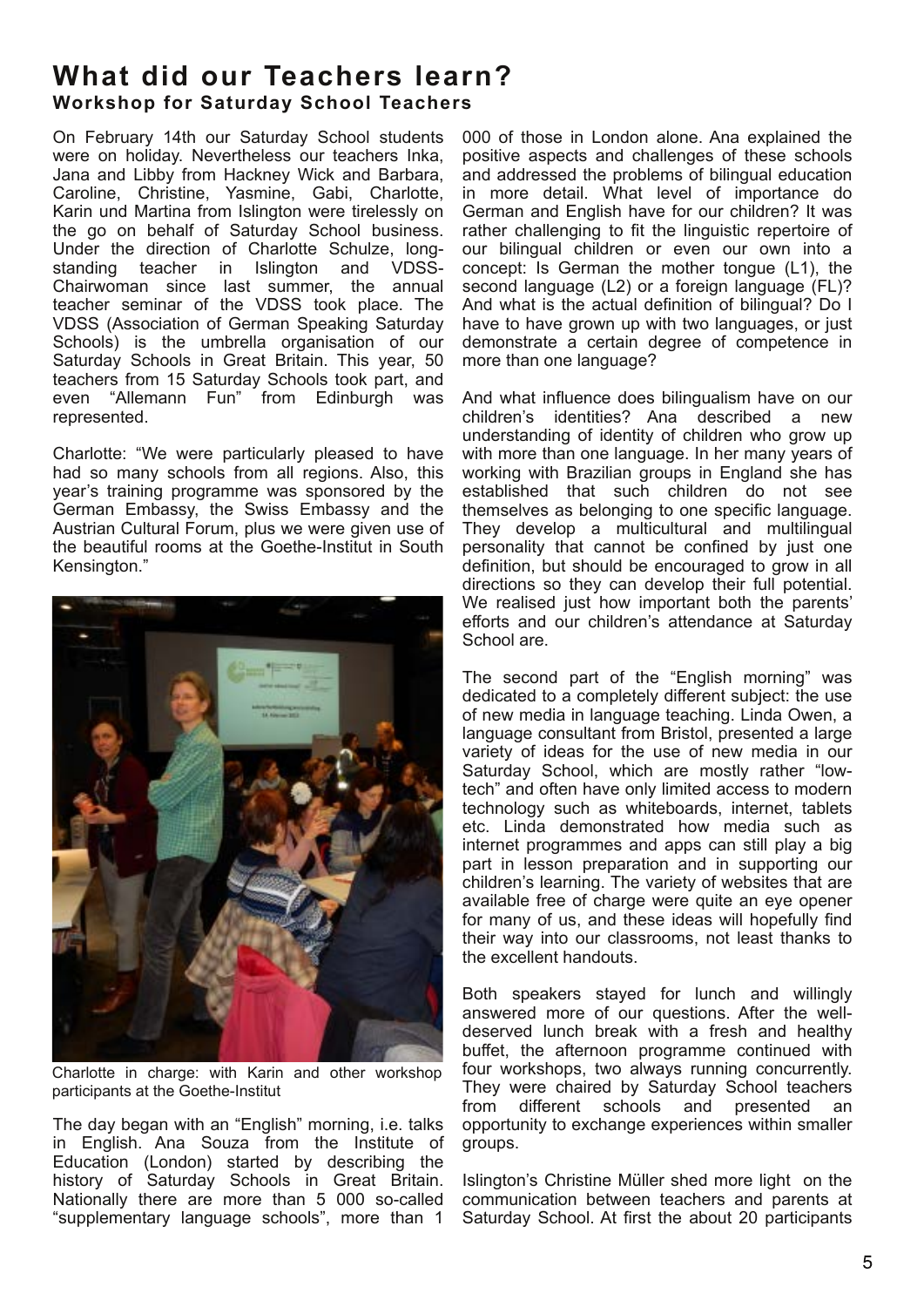had to tackle a riddle and introduce one another. Christine: "Then I asked everybody to remember their own parents' attitude and interactions with school." Yes, that's right! Sometimes thinking back to how our parents dealt with school can be a key to successful relationships with our pupils' parents. If you know the kind of walls which are blocking the road you can tear them down more easily or go around them. "The idea to think back to your own time at school and your own parents' behaviour, was very enlightening", comments Caroline Hobkinson from Islington.



Caroline and other teachers following Christine's session

In the second part of the workshop all participants exchanged ideas to improve the communication with parents, for example via information letters and emails, in which we teachers can inform about topics and lesson content and give feedback.

In the parallel workshop, Katrin MacSweeney, who has been the Director of the Saturday School Manchester for almost 20 years, introduced textbooks which she uses in her lessons. In the ensuing discussion it became obvious that the approach is different from school to school and that some schools do not use textbooks at all. Barbara Gross from Islington: "I was very impressed with the variety of different material that seems to give children a really solid basis in the German language. However, parents often end up paying an extra contribution."

In the second pair of workshops "our" Jana Gugelot introduced a range of language-supporting games which she regularly uses in her class: "I chose games that we have in Hackney and that I can relate to. Also I presented a number of group games which promote speaking German. In my lessons I always start with a circle time. My motto is that the children should have fun while learning. That's why I like to play games where the children speak German, whether it's just one word or a whole sentence. For example I introduced "Tick Tack Bumm", a game where a bomb explodes (not really!) and children have to say a German word relating to a predetermined topic, or my favourite game with the "opposite cards". The children in my class are already specialists with adjectives." Jana also likes to play bingo, either with numbers or a version with terms from the countryside, the city and the mountains. Other participants also recommended exciting and appropriate games.

Concurrently, Bettina Wulf and Silvia Hohmann from the Saturday School Richmond discussed the important topic of "Grammar in Saturday School Lessons". They presented practical ideas on how to teach grammar casually so the children don't necessarily notice, for example through illustrative presentations and playful repetition: "In our lessons we use melodies to help memorise and repeat rules, we visualise parts of sentences through colour or represent rules using theatre. These alternative methods allow us to intrigue children and to present grammar in a more interesting way, with the consequence that they are able to remember and apply rules more easily. During the following discussion we dealt with questions such as "When should you start teaching grammar?" and "How many specialist terms are necessary?"

A huge compliment to Charlotte, whose concept of introducing the Saturday Schools within a greater context and then expanding on concrete topics and issues of Saturday School lessons was very well received. All teachers left the Goethe Institute with new insights and much appreciated material, thus well equipped for another Saturday School year. Jana is already looking forward to the next meeting of the Association of German Speaking Saturday Schools, "but perhaps not on Valentine's Day!"

Contributions from Barbara Gross, Jana Gugelot, Martina Köpcke, Katrin MacSweeney, Christine Müller, Charlotte Schulze and Bettina Wulf

Editor: Martina Köpcke Layout: Maugan Hague Email: islington@samstagsschule.co.uk; hackney@samstagsschule.co.uk Website: www.samstagsschule.co.uk

"Deutsche Samstagsschule Islington", "German Saturday School Islington", "Deutsche Samstagsschule Hackney Wick", and "German Saturday School Hackney Wick" are the trading names of The German Saturday School

A non-profit company limited by guarantee, registered in England and Wales No. 7487272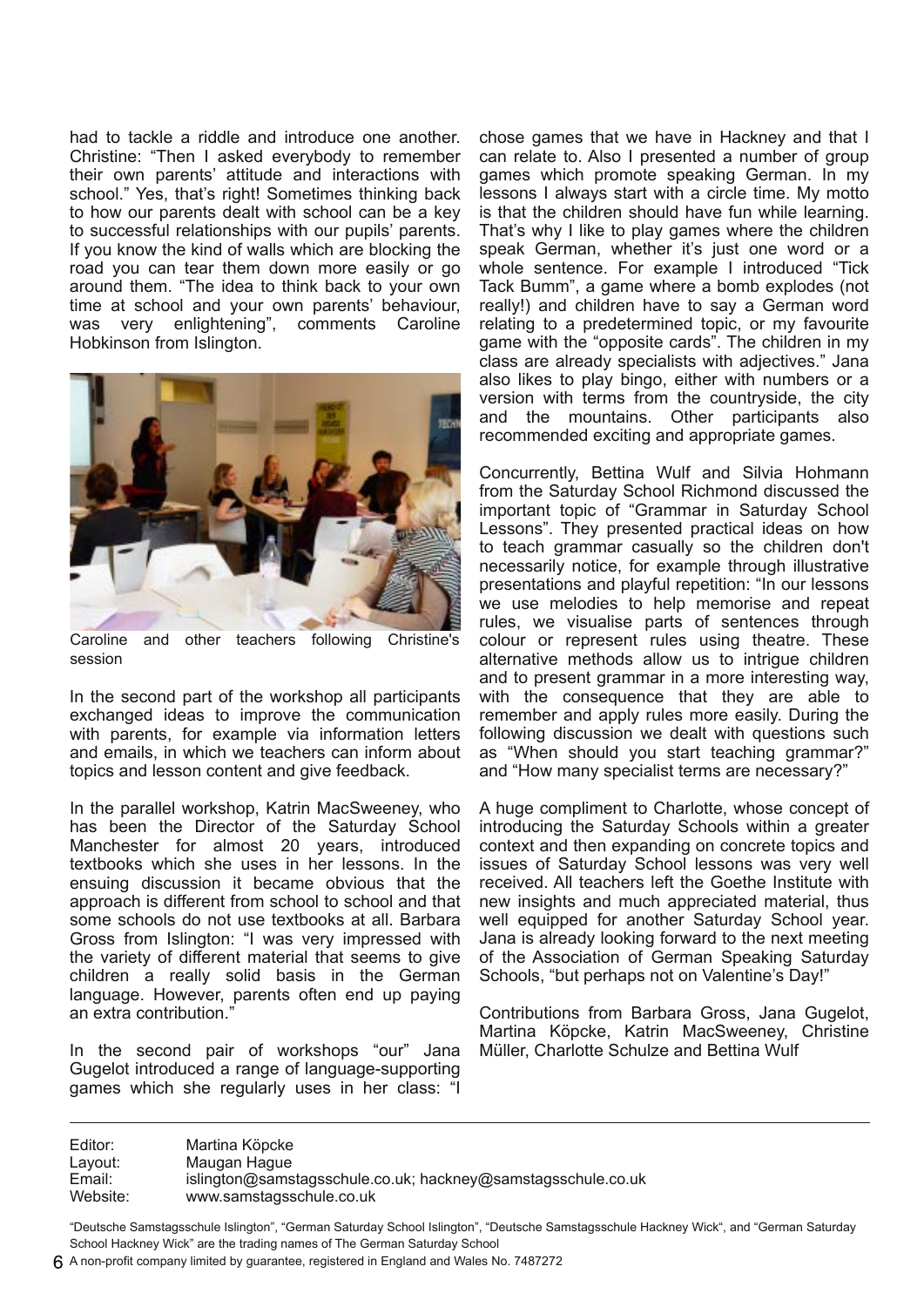# **Of Meeples, Dice and Maps**

"No, you can't lay that star there, it's the wrong colour!"

"A twenty, a twenty, a twenty! ... HAHAAAAA!"

Such snippets of odd conversation have become a staple background noise at The Big Green Bookshop in Wood Green. For over three years now, they've hosted a board game afternoon every last Sunday of the month. A band of board game loving geeks has formed, and we have named ourselves "Board to Death". To pick such a daft pun as a name couldn't be more English, but there's something uniquely German about these sessions.

I grew up in a family that simply loved playing games. Card games Skat or Swabian Binokel as well as UNO, Yahtzee with dice (sometimes called "Kniffel" in Germany) and a whole range of board games. Like most German families we had the traditional "Ravensburger Spielesammlung" set, with pachisi, draughts, halma and the like. I am still proud to be from near Ravensburg; people abroad have heard of it, if more for its jigsaws than its games. We also had the more recent classic Crazy Labyrinth, by Ravensburger, as well as various new ones, which had won the "Spiel des Jahres" award ("Game of the Year"). I am still very familiar with German geography more because of a (frankly not really exciting) game called "Deutschlandreise" (Tour of Germany) than for having learnt much about it at school! We would play games for hours on end.

After a few game-less years in London, where I had arrived in 2000, I decided to buy Deutschlandreise, primarily as a teaching tool for my students (it has a big map!), but maybe also subconsciously because I was missing the old gaming days of my youth. Eventually, I bought a little collection of games, many of which are for fun, but quite a few of which are also useful for my lessons. Explaining sports or games, writing or understanding instructions, following rules, as well as describing pictures in detail, are exercises very beneficial to tidy up a thought process and understand as well as express oneself in a foreign language, for adults as well as for children.

"The Crazy Labyrinth", for example, can be played with quite young children. The layout of a twisted labyrinth changes with every player's go. The name, Das Verrückte Labyrinth, is that rare thing, a German pun: "verrückt" usually means "crazy", but can also mean "rearranged". As a consequence, one can't be too attached to a longer route or long term plan, one has to adjust, and quickly and continuously find a plan B (or C or D). An essential life skill! Games can teach many other skills,

mathematical, spatial awareness, as well as the essential skills of being a graceful loser or winner! Granted, not everyone masters these.

As I came to use board games a little more frequently with students of all levels and ages, and as my hobby gaming took off with the group in the book shop, I started to think a little more about what it is about board games and Germany. When one mentions board games as a hobby, most people think of the odd game of Risk, Monopoly or Scrabble they've played, as well as ancient classics like chess. We never play those classics in Wood Green (though my Mum and I are fiercely competitive when it comes to Scrabble, which I find a little frustrating in English, most words being just too blooming short!), but rather new games, some very pretty, some creative, many full of strategy. Maybe there is something German about planning complicated ways of making points, building roads, accumulating resources, and judging risk? Some games can be quite complicated, but the complications are always more limited than life's own complications. Maybe there is a need to learn how to cope with uncertainties by holding on to more or less predictable outcomes within the framework of the rules of a game.



Florian clearly enjoying a game with some friends

The most famous of these games which broke out of the German games community is "The Settlers of Catan", which now exists in very different variations. Quite a few people have played it, or at least heard of it. Carcassonne is another international hit. Looking for further inspiration, I chanced upon an English Wikipedia page entitled "German-style board games"! It appears that a growing number of English and American geeks have cottoned on to the fact there is more to playing board games than a Simpsons Monopoly merchandise version bought once for Christmas and played once or twice. Who can blame them, Monopoly tends to drag on and on until someone says "Let's just establish the winner after this